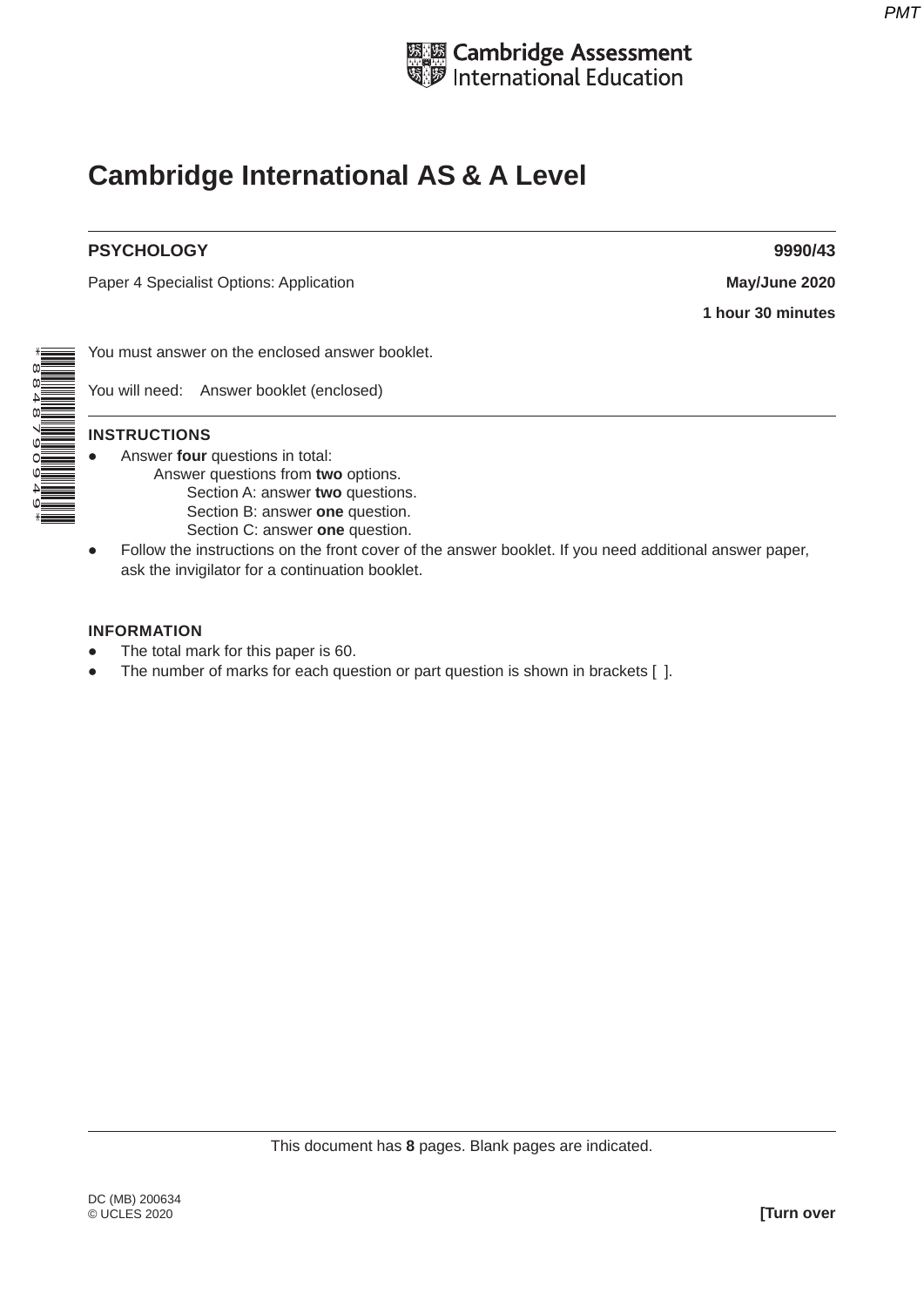#### **Section A**

You must answer **two** questions from this section. Answer all the parts for the two questions you choose.

#### **Psychology and abnormality**

**1** Newspaper headline: Treatment for schizophrenia is successful. Sensky et al. (2000) conducted a longitudinal study and found that cognitive-behavioural therapy was effective. It treated both negative and positive symptoms in patients that were resistant to drug treatments for schizophrenia.

- **(a)** Explain what is meant by the term 'baseline' when gathering data. [2]
- **(b)** Suggest **two** weaknesses of the longitudinal method in the study by Sensky et al. (2000). [4]
- **(c)** A randomised controlled design was used by Sensky et al.
	- **(i)** Identify the **two** therapies that this design compared. [2]
	- **(ii)** Suggest why a randomised controlled design was used. [2]
- **(d)** Discuss the strengths and weaknesses of cognitive-behavioural therapy as an alternative to drug treatments for schizophrenia. You should include a conclusion in your answer. [5]

#### **Psychology and consumer behaviour**

**2** *'There has been little attempt to understand the influence on children of branded products that appear in television programs and movies. A study exposed children of two different age groups (6–7 and 11–12) in classrooms to a brief film clip. They were then individually asked to demonstrate their witness skills by describing in as much detail as possible what they had seen.'*

Extract from the abstract from Auty and Lewis (2004)

- **(a)** Explain what is meant by 'brand recognition'. [2]
- **(b)** Give the **two** conclusions from the study by Auty and Lewis (2004). [4]
- **(c) (i)** Give **two** examples of what Auty and Lewis did to ensure that the ethical guideline of informed consent was followed. [2]
	- **(ii)** Suggest **one** way in which this study could be considered to be unethical. [2]
- **(d)** Discuss the advantages and disadvantages of using interviews to investigate brand recognition in children. You should include a conclusion in your answer. [5]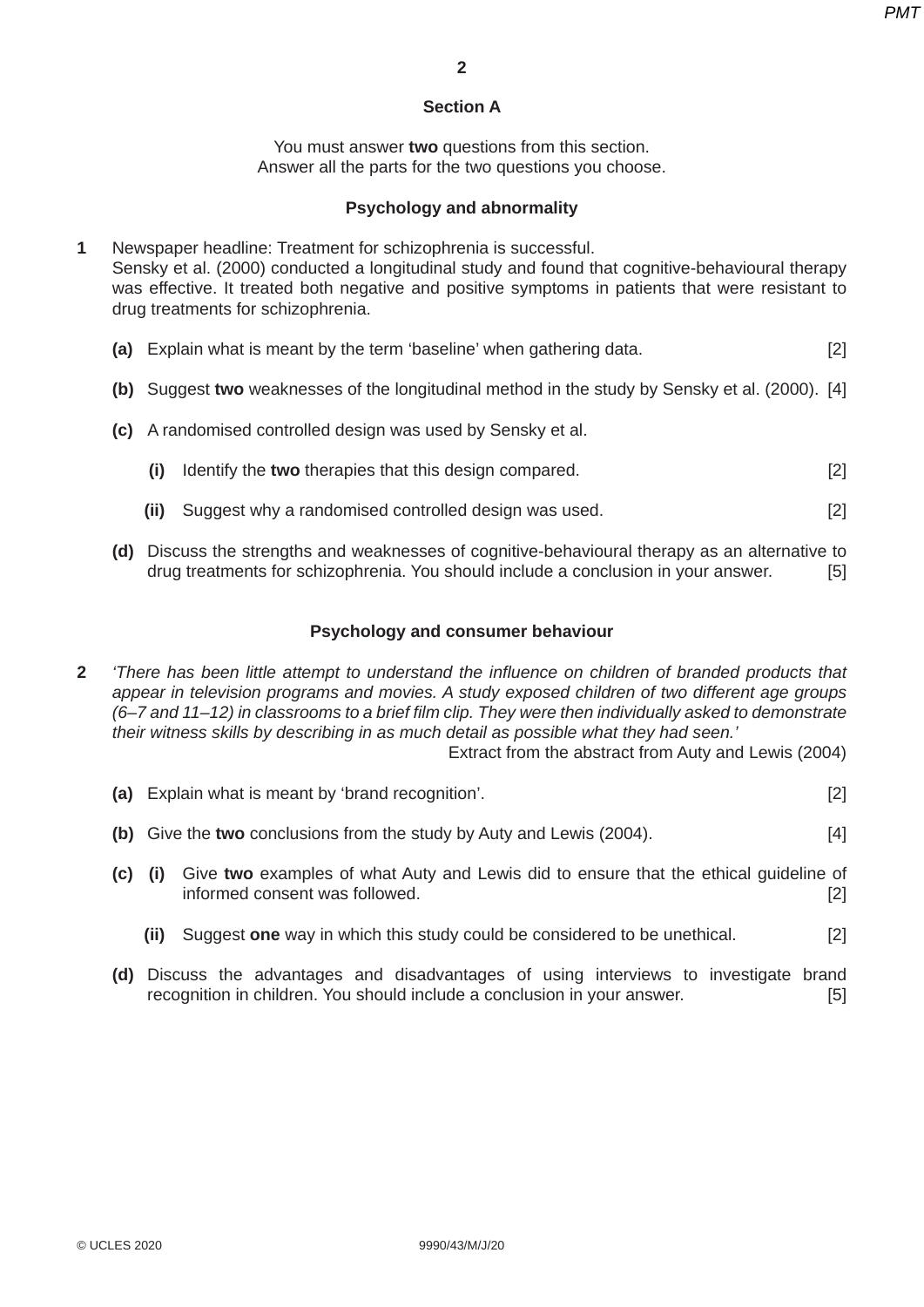### **Psychology and health**

**3 The Wong-Baker faces pain rating scale for children.** 



**Fig. 3.1**

- **(a)** Explain how the Wong-Baker scale is used to measure pain in children. [2]
- **(b) (i)** Explain how the test-retest reliability of this scale could be tested. [2]
	- **(ii)** Suggest **one** reason why this scale might be less useful with older children than with younger children. [2]
- **(c)** Suggest **two** ways in which pain can be measured in children without using a pain rating scale. [4]
- **(d)** Discuss the advantages and disadvantages of having pain measures specifically for use with children. You should include a conclusion in your answer. [5]

#### **Psychology and organisations**

**4** Wedley and Field (1984) proposed that the decision-making process of any group can be improved using a pre-decision support system. Their model of the pre-decision process begins with the manager answering situational questions. Examples of these questions and how they could be answered appear in Table 4.1.

| Question number   Questions |                                             | Your answers      |
|-----------------------------|---------------------------------------------|-------------------|
|                             | Is quality required?                        | Yes <del>No</del> |
|                             | Have you sufficient information?            | Yes No            |
| 3                           | Is the problem structured?                  | Yes No            |
| 4                           | Is acceptance important?                    | Yes No            |
| 5                           | Would your autocratic decision be accepted? | Yes No            |

| <b>Table</b> |  |  |
|--------------|--|--|
|--------------|--|--|

- **(a)** Explain what is meant by the term 'pre-decision support system'. [2]
- **(b) (i)** Identify the type of questions used to gather the data in Table 4.1. [1]
	- **(ii)** Identify the type of data gathered in Table 4.1. *II*  $\begin{bmatrix} 1 \end{bmatrix}$
	- **(iii)** Suggest **one** disadvantage of this type of data, using an example from Table 4.1. [2]
- **(c)** Suggest **two** ways in which any decision support system can improve managerial effectiveness. [4]
- **(d)** Discuss the advantages and disadvantages of gathering data from managers and workers about decision-making in their organisation. You should include a conclusion in your answer. [5]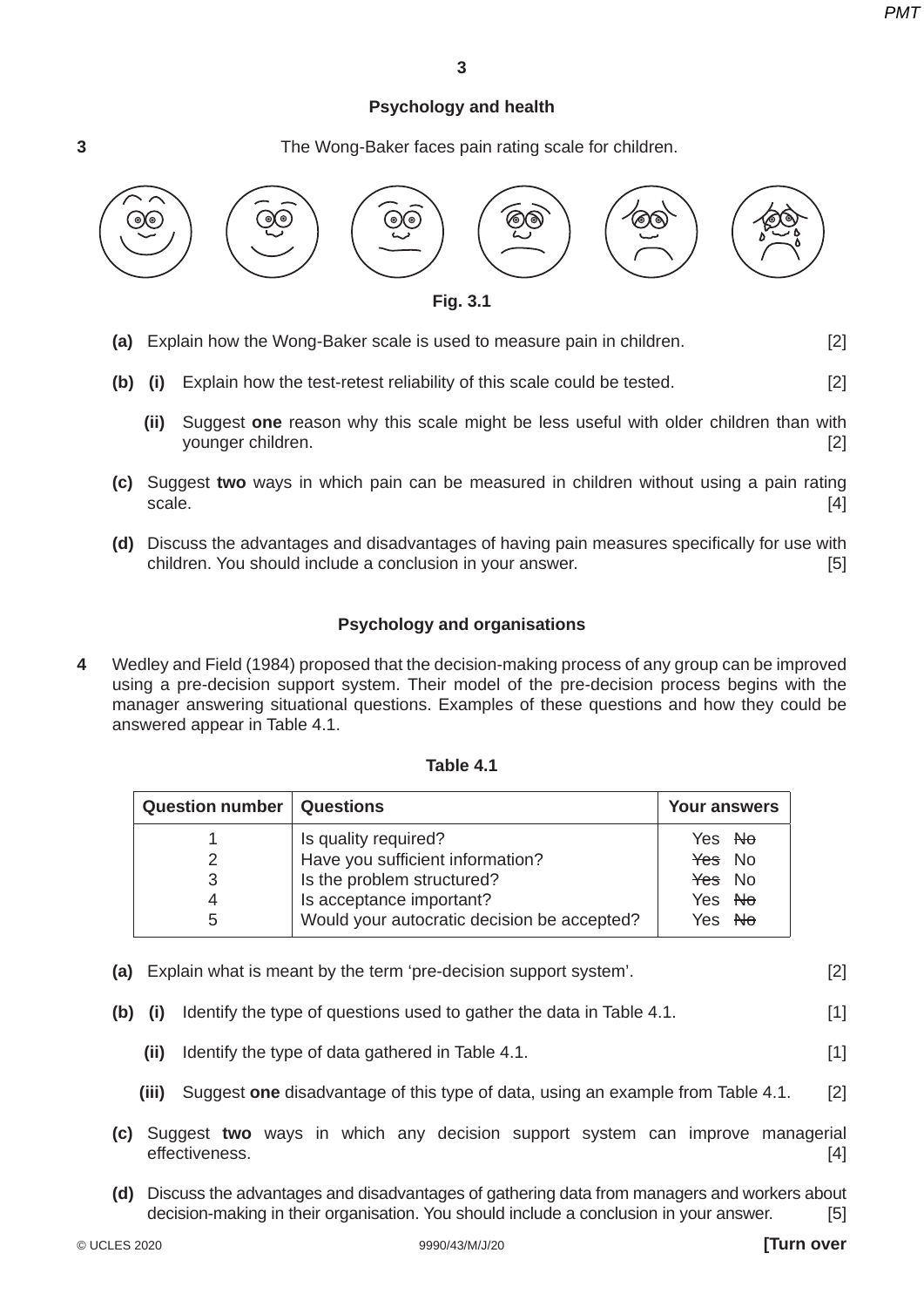### **Section B**

You must answer **one** question from this section.

### **Psychology and abnormality**

- **5 (a)** Design a study to investigate which type of phobia the general public think is the **most**   ${\sf common}.$  [10]
	- **(b)** Explain the psychological and methodological evidence on which your study is based. [8]

### **Psychology and consumer behaviour**

- **6 (a)** Design a study using a questionnaire to investigate whether people prefer a customer-focused approach or a product-focused approach when buying a new car. [10]
	- **(b)** Explain the psychological and methodological evidence on which your study is based. [8]

### **Psychology and health**

- **7 (a)** Design a study using an interview to investigate what the students in a school understand by the terms 'acute pain' and 'chronic pain'. [10]
	- **(b)** Explain the psychological and methodological evidence on which your study is based. [8]

### **Psychology and organisations**

- **8 (a)** Design a study using observations to investigate which followership type is the **most** common in an organisation producing toys. [10]
	- **(b)** Explain the psychological and methodological evidence on which your study is based. [8]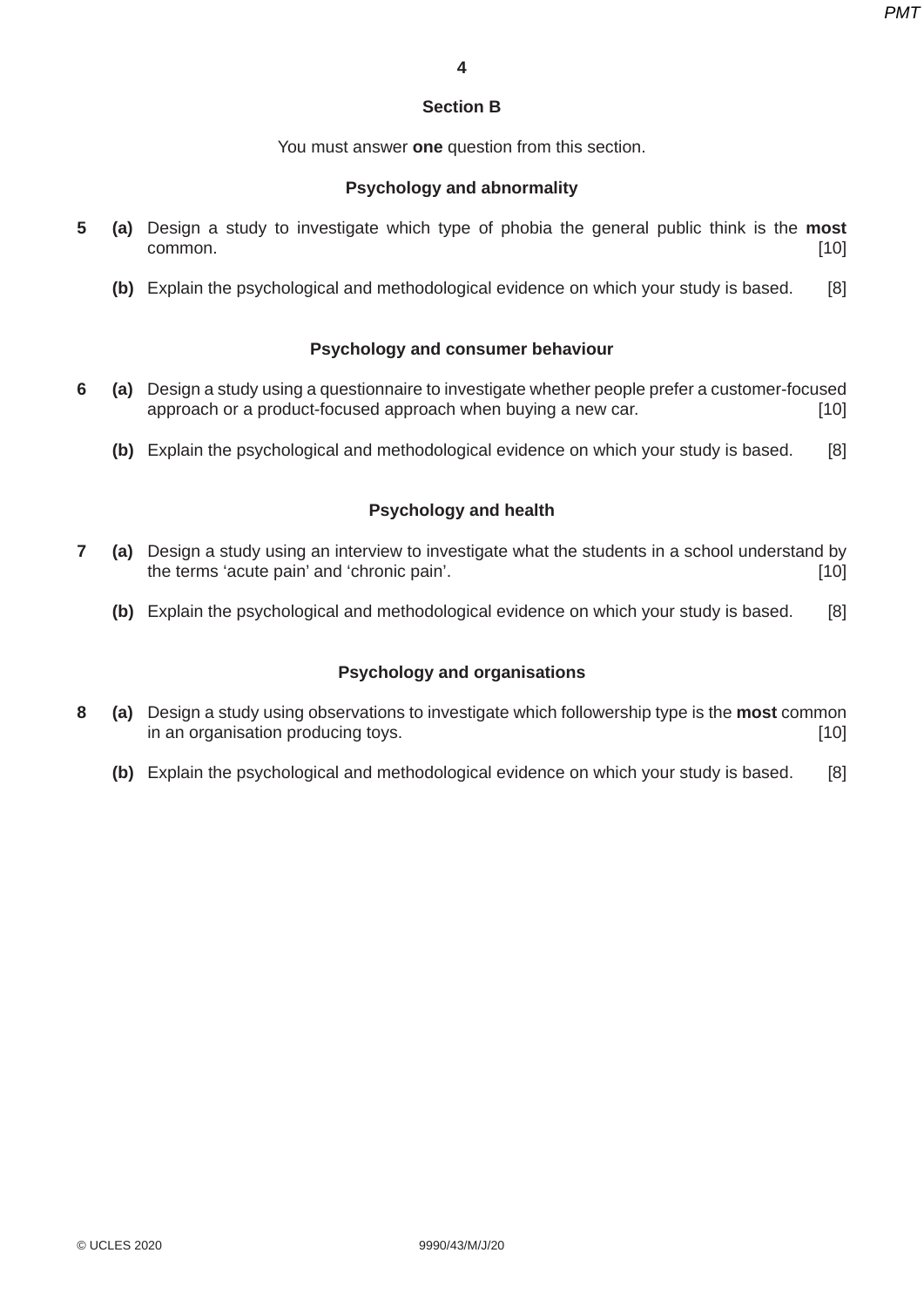### **Section C**

You must answer **one** question from this section.

### **Psychology and abnormality**

**9** *'Symptom assessment of schizophrenia using virtual reality will one day remove the need for a doctor.'*

 To what extent do you agree with this statement? Use examples of research you have studied to support your answer. **[12]** Support your answer.

### **Psychology and consumer behaviour**

**10** *'The theory of planned behaviour: if you plan to buy and you intend to buy, you definitely will buy.'*

 To what extent do you agree with this statement? Use examples of research you have studied to support your answer. [12] support your answer.

#### **Psychology and health**

**11** *'Health promotion strategies developed in one country, such as those in the five-city project (Farquhar et al., 1985), can never generalise to other countries.'*

 To what extent do you agree with this statement? Use examples of research you have studied to support your answer. [12] support your answer.

#### **Psychology and organisations**

**12** *'Errors in group decision-making are always due to the cognitive limitations of an individual rather than to being part of a groupthink situation.'*

 To what extent do you agree with this statement? Use examples of research you have studied to support your answer. [12]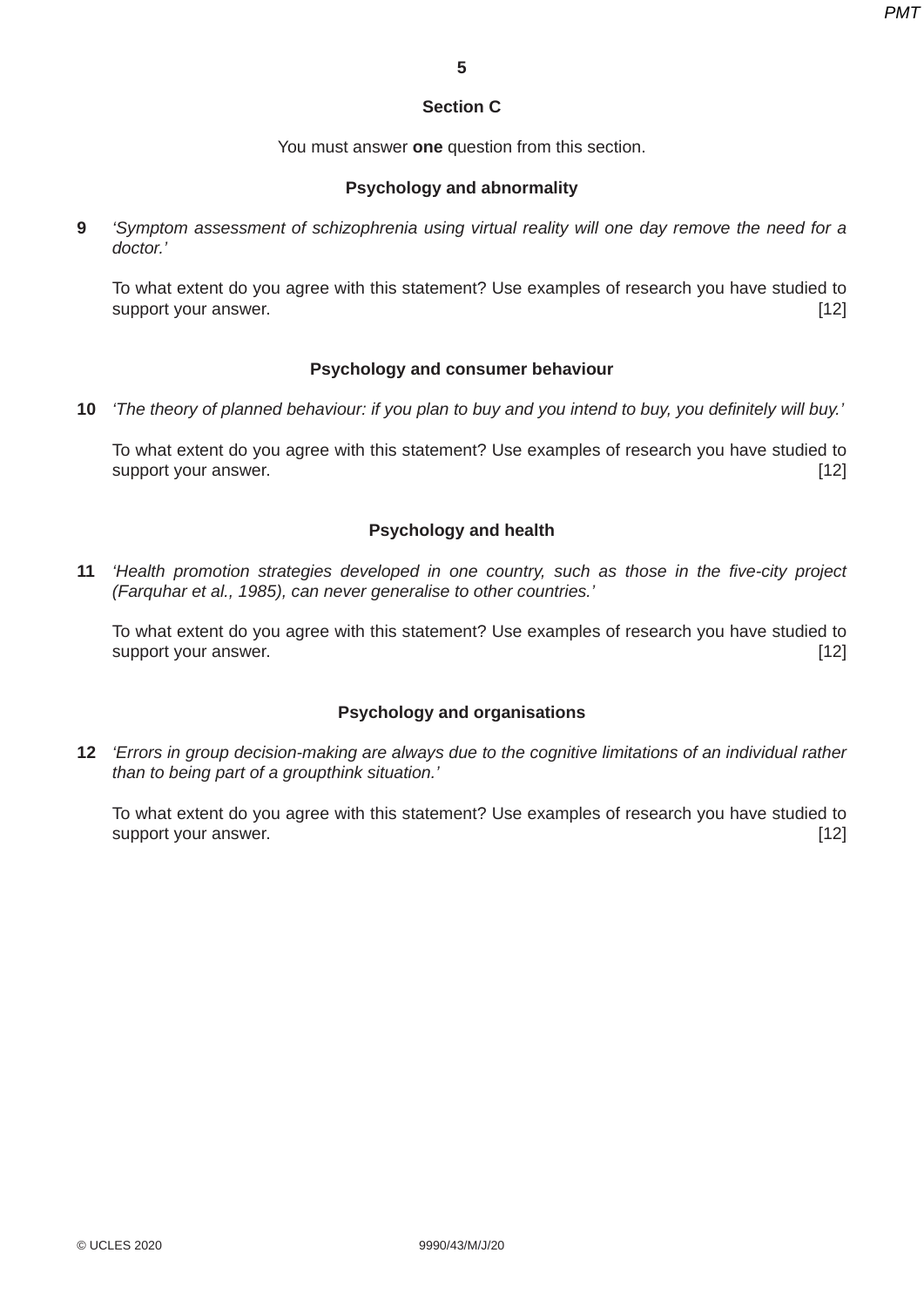## $6\phantom{a}$

#### **BLANK PAGE**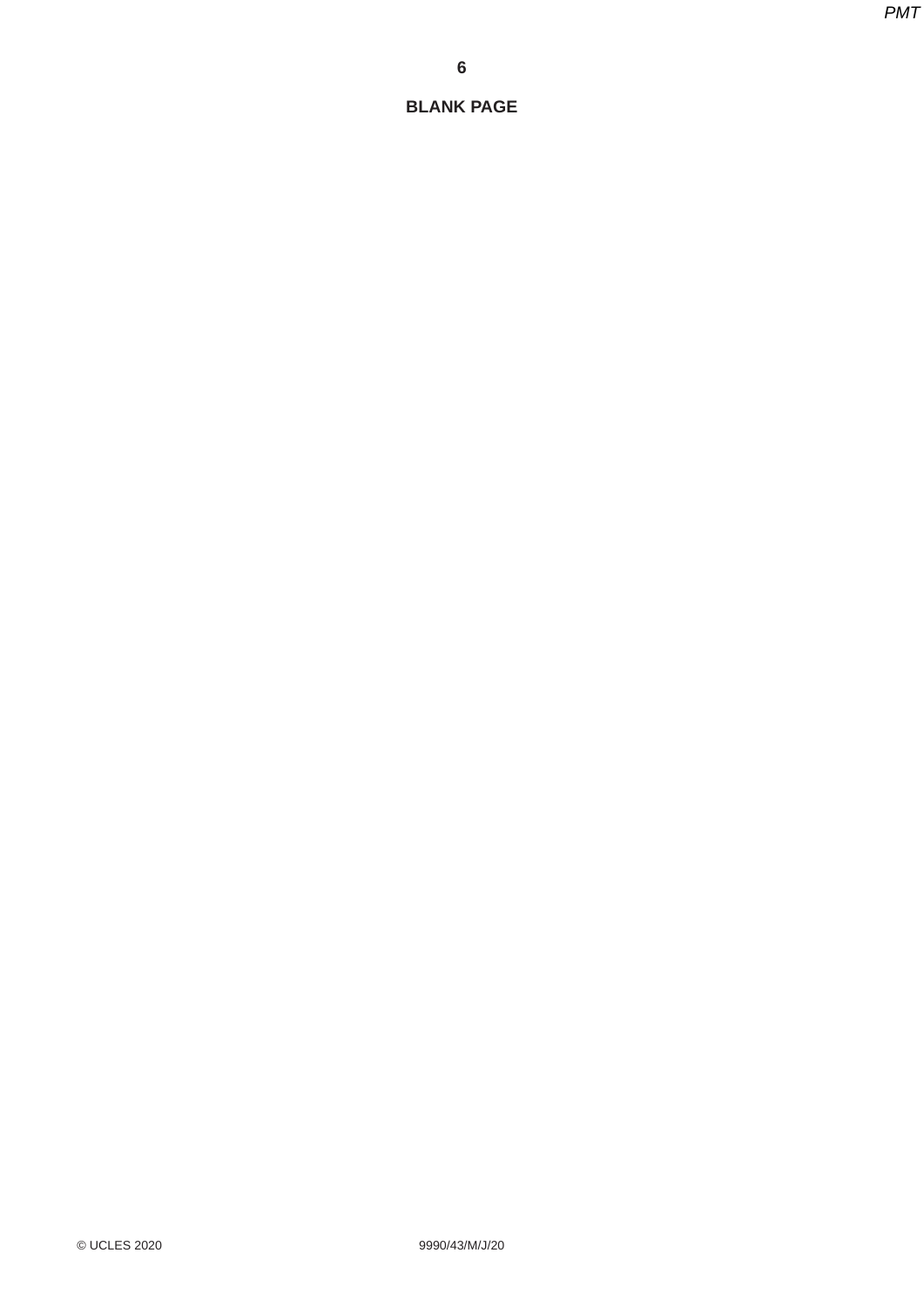#### **BLANK PAGE**